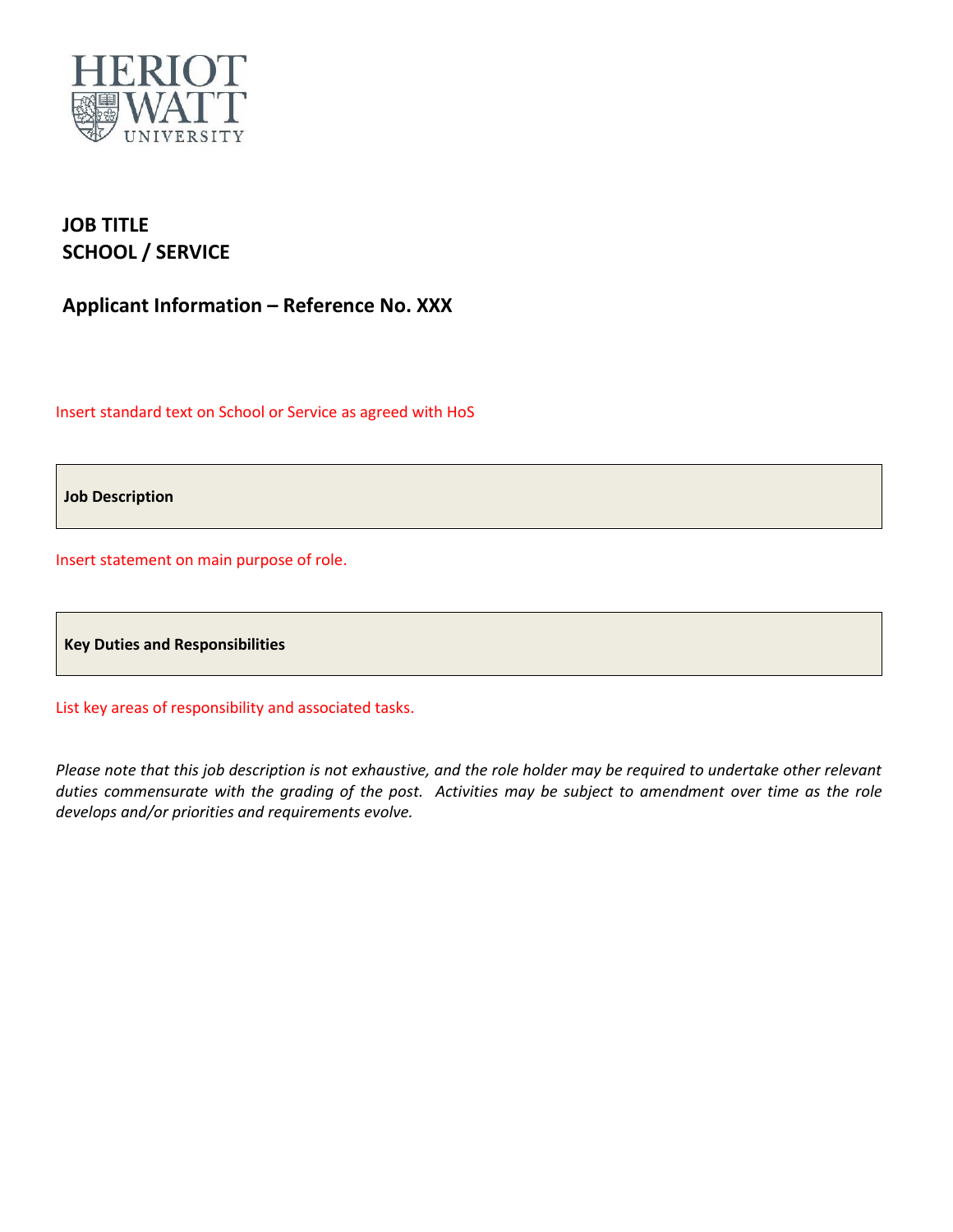## **Contractual Information**

| <b>Job Title:</b>                       | <b>Grade/Salary Range:</b> |  |  |
|-----------------------------------------|----------------------------|--|--|
| <b>School/Service:</b>                  | <b>Pension Scheme:</b>     |  |  |
| <b>Reporting to:</b>                    | <b>Annual leave:</b>       |  |  |
| <b>Duration of Post:</b>                | <b>Sickness benefits:</b>  |  |  |
| <b>Working Hours:</b>                   | <b>Start Date:</b>         |  |  |
| <b>Disclosure Scotland Requirement:</b> |                            |  |  |

## **Person Specification**

This section details the attributes e.g. skills, knowledge/qualifications and competencies which are required in order to undertake the full remit of the role.

| <b>Attributes</b>                                                                                                                                                                                                                                                   | <b>Essential</b> | <b>Desirable</b> | <b>Means of Assessment</b>        |
|---------------------------------------------------------------------------------------------------------------------------------------------------------------------------------------------------------------------------------------------------------------------|------------------|------------------|-----------------------------------|
| <b>Education &amp; Qualifications</b><br>(technical, professional,<br>academic qualifications and<br>training required)                                                                                                                                             |                  |                  | e.g. Certificates                 |
| Experience<br>(Examples of specific<br>experience sought. For<br>Academic posts state type of<br>publications expected as well<br>as teaching, research,<br>professional / industrial /<br>commercial, consultancy,<br>managerial and administrative<br>experience) |                  |                  | Application form and<br>interview |
| Competencies, Skills&<br>Knowledge<br>(e.g. effective communication<br>skills, initiative, flexibility,<br>leadership etc)<br><b>Other Attributes/Abilities</b>                                                                                                     |                  |                  | Interview and test<br>Interview   |
| (if applicable)                                                                                                                                                                                                                                                     |                  |                  |                                   |
| Special Factors (if applicable)                                                                                                                                                                                                                                     |                  |                  |                                   |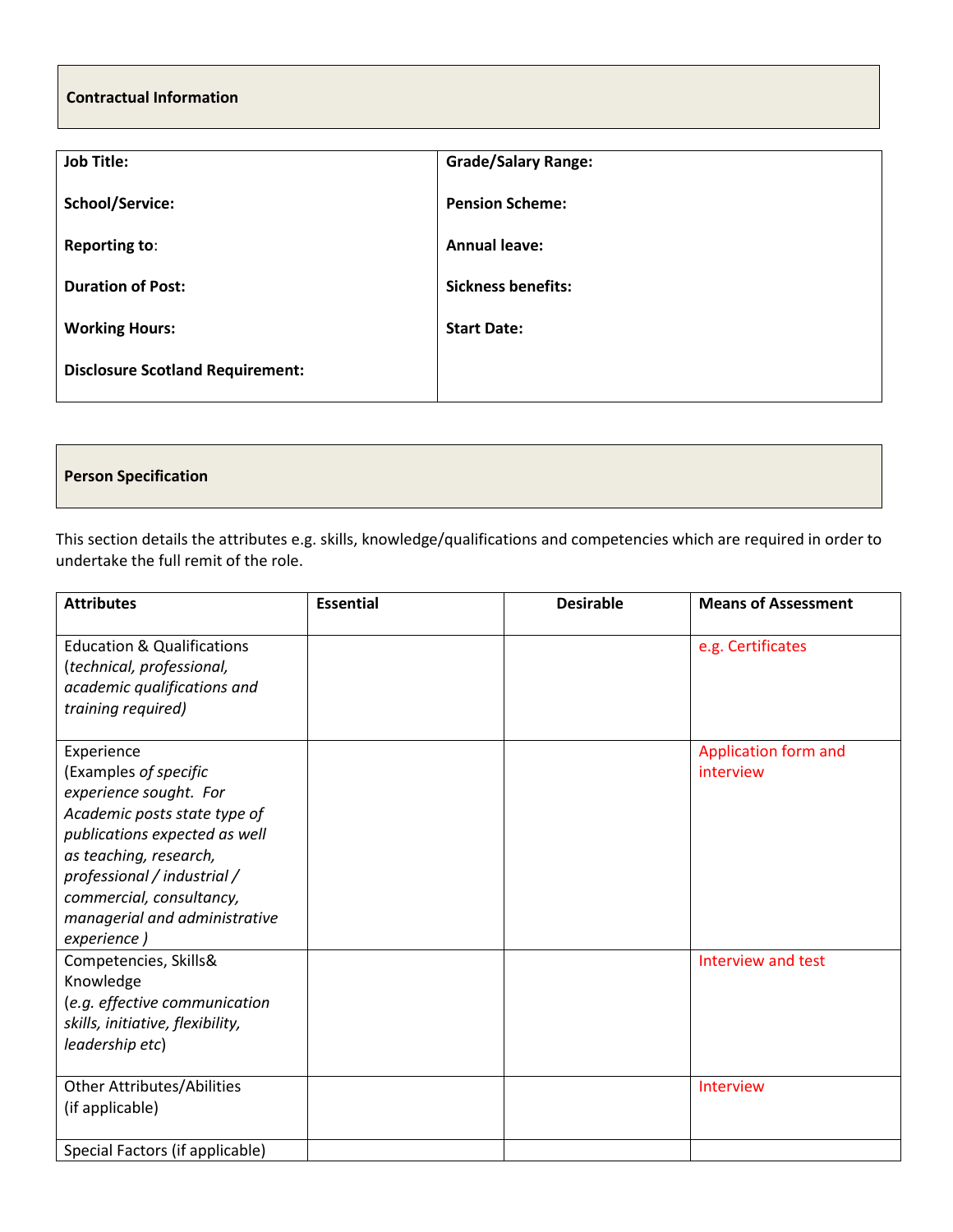**Essential Criteria** – these are attributes without which a candidate would not be able to undertake the full remit of the role. Applicants who do not clearly demonstrate in their application that they possess the essential requirements will normally be eliminated at the short listing stage.

**Desirable Criteria** – these are attributes which would be useful for the candidate to hold. When short listing, these criteria will be considered when more than one applicant meets the essential criteria.

**Other Relevant Information** 

Insert other information which may be useful for applicants to know (e.g. date of interviews / format of interviews / who to contact for informal discussion prior to application etc.)

Consideration can be given to including references to appropriate links on web e.g. details on School/Section. *If there is nothing to add here, please remove title.*

**Application Process**

Applications should be completed on our application form, available here [http://www.hw.ac.uk/hr/htm/vacancies/HR-](http://www.hw.ac.uk/hr/htm/vacancies/HR-Standard-Appl-form-2009.doc)[Standard-Appl-form-2009.doc](http://www.hw.ac.uk/hr/htm/vacancies/HR-Standard-Appl-form-2009.doc) or if you are unable to access this please call 0131-451-3022 for a paper application form.

Forms should be returned to Human Resources no later than XXXXXXXXXXX. Applications can be submitted by email to [hr@hw.ac.uk](mailto:hr@hw.ac.uk) or by post to Human Resources, Lord Balerno Building, Heriot-Watt University, Edinburgh EH14 4AS.

For all applications and correspondence about your application, please quote ref: INSERT JOB REF

The University is committed to equality of opportunity.

## **Heriot-Watt University and Values**

With a history dating back to 1821, Heriot-Watt University has established a reputation for world-class teaching and practical, leading-edge research, which has made us one of the top UK universities for business and industry.

We're a vibrant, forward-looking university, well known for the quality of our degrees with employers actively seeking out our graduates.

Heriot-Watt is also Scotland's most international university with an unsurpassed international in-country presence. We deliver degree programmes to 11,800 students in 150 countries around the world, have a campus in Dubai and Malaysia and boast the largest international student cohort in Scotland.

At Heriot-Watt we've created an environment that nurtures innovation and leadership - where our researchers, staff and students can realise their potential and develop their ambitions.

We're proud of our collegiate atmosphere and integrated teaching and research approach which has helped to build a community of committed academics and highly motivated students. Our focus on careers delivers results and we've an excellent reputation for graduate employability.